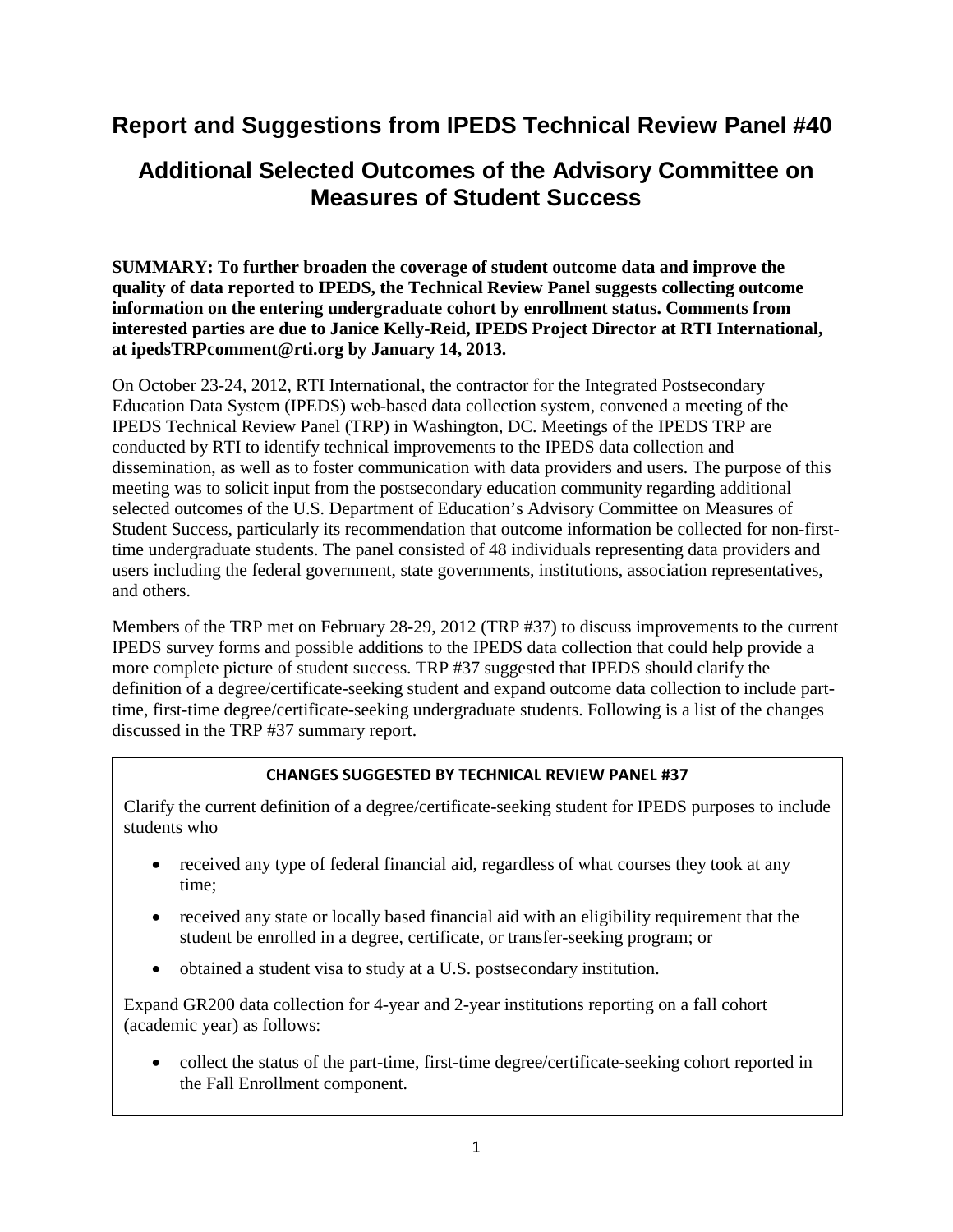This subsequent meeting of the TRP was convened to discuss the feasibility of expanding IPEDS data collection to include outcome data for non-first-time degree/certificate-seeking undergraduate students before implementing the prior TRP's suggestions.

## **Overview**

In accordance with the *Higher Education Opportunity Act* of 2008*,* the U.S. Department of Education (Department) convened the Advisory Committee on Measures of Student Success (Committee) to advise the Secretary of Education on how best to measure student success at 2-year institutions. The result of the Committee's work was a report, issued in December 2011 (http://www2.ed.gov/about/bdscomm/list/cmss-committee-report-final.pdf), which outlines the limitations of current federal success measures and recommends ways to improve these measures. Based on its findings, the Committee developed a series of recommendations for actions that the Department and higher education community should implement in both the short and long term.

In response to the Committee's recommendations, the Department released its action plan for improving measures of postsecondary student success in April 2012. The Department's action plan is designed to improve the quality and availability of student success data at the federal level for consumers, institutions, policymakers, and researchers. As part of the action plan:

The Department will take steps to enhance graduation rate and transfer rate reporting in the Integrated Postsecondary Education Data System (IPEDS). The Department has begun to examine the feasibility of broadening the graduation rate cohort to include part-time, degree/certificate-seeking students, and it will examine the feasibility of adding non-firsttime degree/certificate-seeking students.

RTI convened this meeting of the TRP to discuss whether outcome measures should be collected in IPEDS for non-first-time undergraduates, and if so, what outcome measures should be collected. The panel was asked to provide guidance on how institutions should report such outcomes in IPEDS and identify potential challenges with reporting data that are comparable across institutions.

# **Outcome Information for Non-First-Time Students**

#### **Background**

Degree or certificate-seeking undergraduate students who are entering an institution (i.e. new to an institution) are currently categorized in IPEDS as being either first-time (having no prior postsecondary experience) or as transfer-in (having prior postsecondary experience). Each year, in the IPEDS Fall Enrollment (EF) component, degree-granting institutions report the number of undergraduate students who are part of the following subsets of the degree/certificate-seeking population:

- full-time, first-time (have no prior postsecondary experience and have enrolled full-time with the intent to earn a degree, certificate, or other formal award);
- part-time, first-time (have no prior postsecondary experience and have enrolled part-time with the intent to earn a degree, certificate, or other formal award);
- full-time, transfer-in (have prior postsecondary experience and have enrolled full-time with the intent to earn a degree, certificate, or other formal award); and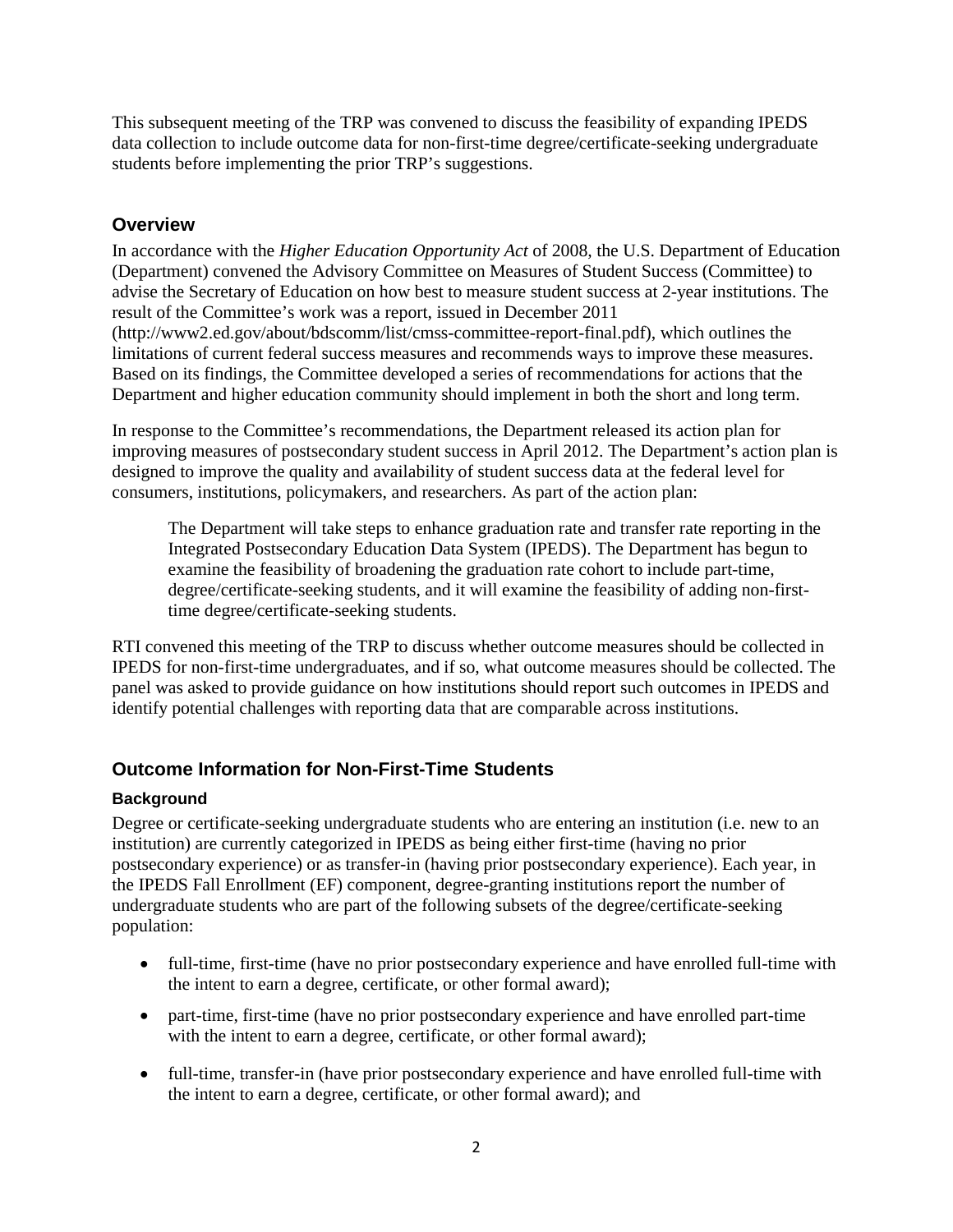• part-time, transfer-in (have prior postsecondary experience and have enrolled part-time with the intent to earn a degree, certificate, or other formal award).

Full-time, first-time students are already the focus of several IPEDS data elements, including the Student-Right-to-Know graduation rates.

#### **Discussion**

The panel was asked to consider whether outcome information for non-first-time undergraduate students should be collected in IPEDS.

In fall 2010, there were about 1.6 million entering non-first-time, degree/certificate-seeking undergraduate students at degree-granting institutions. [1](#page-2-0) Non-first-time students accounted for about 33 percent of all entering degree/certificate-seeking students at degree-granting institutions.1 Several initiatives have been developed by institutions, associations, and other organizations in response to concerns that the current graduation rate data collected in IPEDS excludes large numbers of students enrolled in higher education. The panel briefly reviewed selected initiatives that report on outcomes for postsecondary students to discuss the feasibility of collecting outcome measures for non-firsttime students in IPEDS.

Each of the initiatives reviewed use a cohort–based approach to track students and most base the cohort on enrollment status in the fall of entry. In addition to reporting on outcomes for full-time, first-time students, some initiatives report on outcomes for nontraditional student groups such as part-time students, non-first-time students, and non-degree-seeking students. Several initiatives also report outcome information for students by categories other than enrollment intensity or first-time status such as race/ethnicity, age, and Pell Grant recipient status either at time of entry or anytime during enrollment.

In general, the initiatives reviewed use institution-level data on retention, transfer, and graduation as measures of student outcomes. Some initiatives also use other progress and outcome measures to document student success more broadly (e.g., credit accumulation, course completion rates, licensure exam passing rate).

The panel agreed that there is value in collecting more data on outcomes from a broader group of students to address policy questions and provide more detailed information to parents and students. Expanding IPEDS to collect outcome information for non-first-time students would significantly increase the comprehensiveness of outcome data available at the federal level. Although such outcome information could contribute to a more complete picture of student success, collecting information on student outcomes for non-first-time students is complicated by a number of factors. The biggest challenge is developing a measure that is comparable across institutions given the diversity of the non-first-time student population. This population includes students with a wide variety of previous postsecondary experience, such as

- students who have transferred from a 2-year institution to a 4-year institution or from a 4 year institution to a 2-year institution;
- students who have transferred from one institution to another institution of the same level;
- students who have attended another institution, but did not earn or were not able to transfer credits;

l

<span id="page-2-0"></span><sup>&</sup>lt;sup>1</sup> Source: IPEDS Fall Enrollment 2010.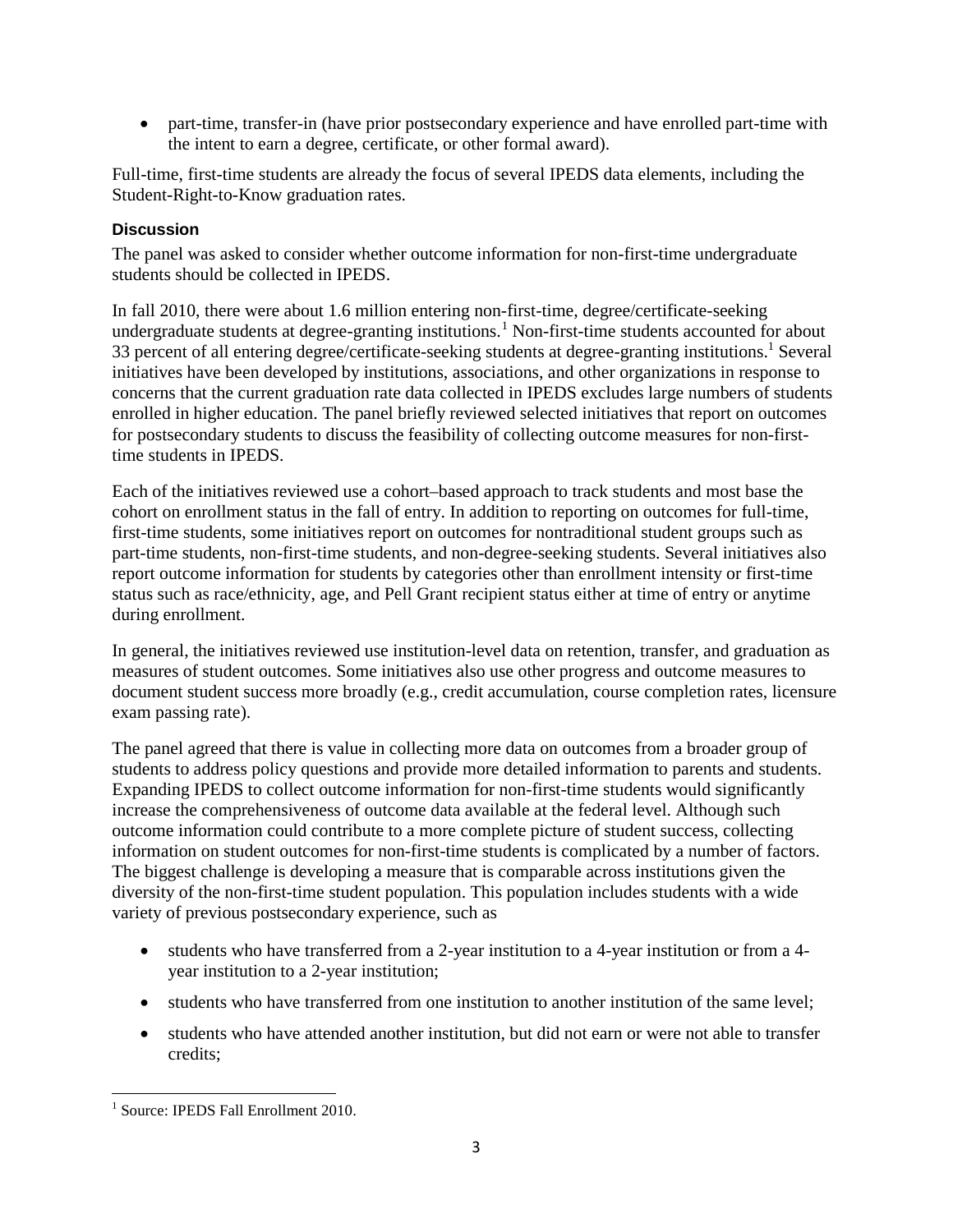- students who had been enrolled at an institution and stopped out for some amount of time before re-enrolling; and
- students who enroll at an institution after earning a degree or certificate at another institution.

The panel acknowledged that these student characteristics provide context to the non-first-time population and considered tracking non-first-time students in separate subcohorts based on level of their prior postsecondary experiences (e.g., students who enter a program with transferrable credits, students who transfer without credit, by sector of previous institution attended). However, the panel agreed that this approach would be too challenging and would substantially increase the reporting burden for institutions. A number of panelists noted that in the absence of a coordinated student unit record system that covers all states, the need for more outcome information must be balanced with the potential reporting burden institutions face in collecting outcome information.

The panel agreed that the clarifications made by TRP #37 to the definition of degree/certificateseeking students help institutions correctly establish a cohort, while also improving the quality and comparability of the data. To simplify reporting, the current panel suggested that a non-first-time degree/certificate-seeking undergraduate student for IPEDS purposes would include any entering undergraduate who is not a first-time student and is seeking a degree or certificate. Degree/certificate-seeking students must include students who

- received any type of federal financial aid, regardless of what courses they took at any time;
- received any state or locally based financial aid with an eligibility requirement that the student be enrolled in a degree, certificate, or transfer-seeking program; or
- obtained a student visa to study at a U.S. postsecondary institution.

The panel suggested further breaking out the non-first-time degree/certificate-seeking undergraduate students by part-time and full-time status. Having separate data on the full-time, non-first-time cohort and the part-time, non-first-time cohort is valuable for providing outcome data that reflect the diverse student populations.

# **TRP Suggestions for Collecting Outcome Data for Non-First-Time Students in IPEDS**

Next, the panel was asked to consider what outcome data to collect for non-first-time students and how to collect such data. The panel reviewed the suggestion made by TRP #37 to collect the status of the part-time, first-time degree/certificate-seeking cohort reported in the EF component at several points in time. The panel agreed that the coverage of progress and outcome measures suggested by TRP #37 is broad enough to reflect the diverse student characteristics of non-first-time undergraduate students. Therefore, the panel agreed that it makes sense to align the cohorts and report on the status of the part-time, first-time cohort and the non-first-time cohort at the same time in the following mutually exclusive categories:

- Received formal award:
	- o Subsequently enrolled at the reporting institution;
	- o Subsequently enrolled at another institution; or
	- o Subsequent enrollment unknown.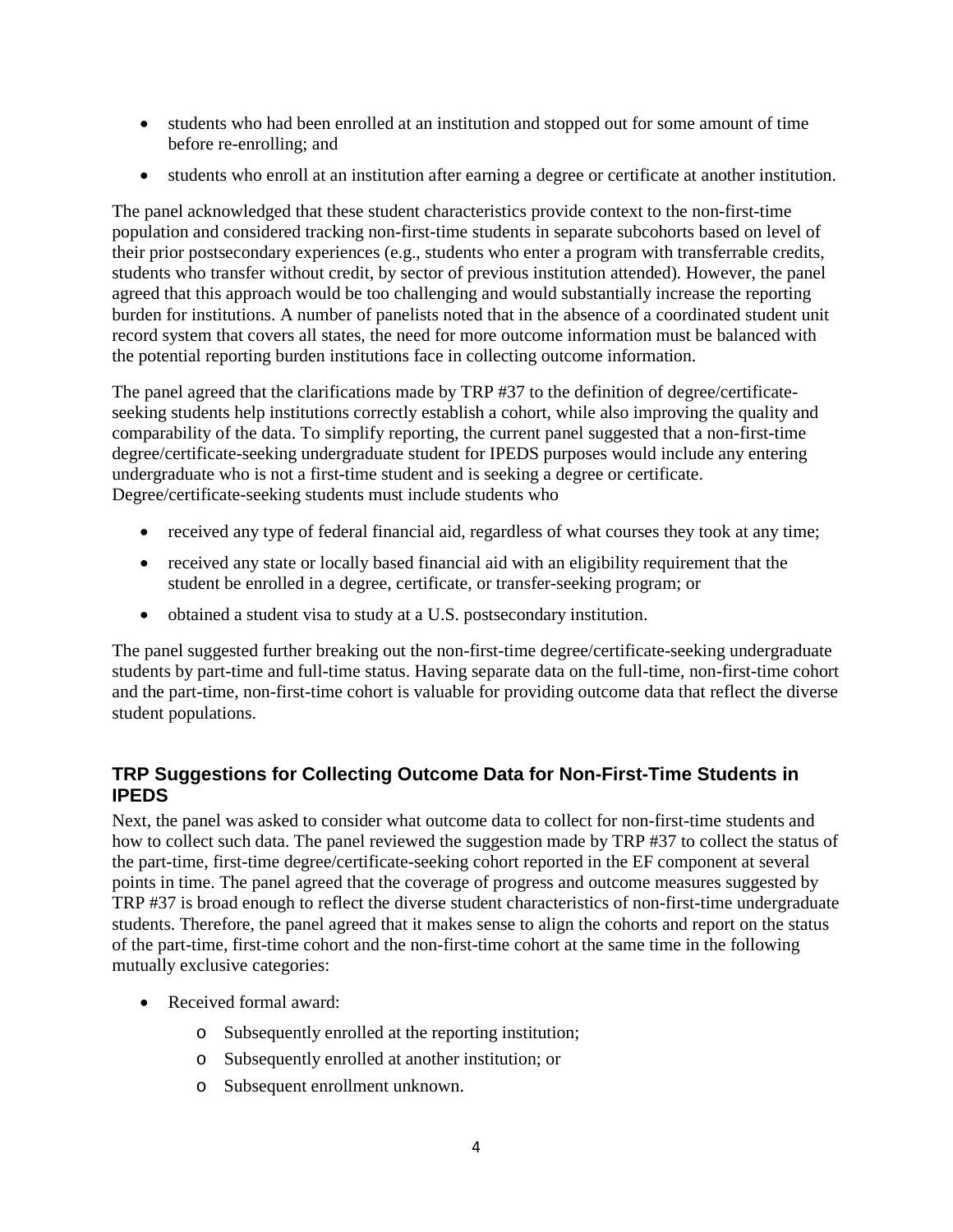- Did not receive formal award:
	- o Still enrolled at the reporting institution;
	- o Subsequently enrolled at another institution; or
	- o Subsequent enrollment unknown.

Further, in order to ensure that there is comparable data for all entering undergraduates, the panel also suggested capturing the status of the full-time, first-time cohort in the same mutually exclusive categories. The result would be collecting outcome data in the same format for all degree/certificateseeking entering undergraduates.

It was noted that collecting data on *any* award received would not be as useful for institutions that award multiple degree levels, or as constructive for addressing policy questions, as collecting data by award level (e.g., number of associate's degree completers, number of bachelor's degree completers). However, the panel agreed that student success can mean many things and felt that making a distinction between certificate and degree completion was too limiting. Further, collecting information on *any* award better accounts for students who receive an award and subsequently enroll at the reporting institution or another institution. There was also a concern that collecting information about subsequent enrollment would imply that institutions are required to track this information. Despite the challenges with measuring transfer activity, the panel agreed with TRP #37 that reporting such information on non-first-time students who are enrolled either full-time or part-time would provide a meaningful measure in the context of progression and completion outcomes.

The panel also discussed several alternative measures of student success such as learning outcomes. However, panelists felt that assessments of student learning are often program-specific, and there are no agreed-upon measures that are comparable across programs or across institutions. Panel members also agreed that promoting transparency in student learning is important but were concerned with meeting the more immediate information needs specifically related to the Committee recommendation.

# **TRP Suggestions for Timing of Data Submission to IPEDS**

TRP #37 examined multiple approaches for collecting the status of the part-time, first-time degree/certificate-seeking cohort reported in the EF component at appropriate points in time but did not reach consensus on the level of detail collected or the timing of the status update, and ultimately provided three options to RTI for the Department to consider. The current panel was also asked to consider the intervals at which the outcome information should be collected. Several panelists agreed that reporting on the status of the cohort provides a simple but comprehensive snapshot of student outcomes at a given point in time but were concerned with the level of institutional burden associated with gathering data to report on the cohorts annually. A number of panelists were in favor of collecting the unduplicated counts of students in each of the categories and subcategories at one point in time. Under this option, 4-year degree-granting institutions would track student cohorts for 8 years, and 2-year institutions would track student cohorts for 6 years. Institutions would report the status of the student cohorts only in the final year.

The panel also examined an approach to collect the unduplicated counts of students in each of the categories and subcategories at two points in time. A number of panelists felt the interim update in addition to the status of students in the final year would capture important information about progression. Under this option, 4-year institutions would track student cohorts for 8 years and report the unduplicated counts of students in each of the categories and subcategories in an interim update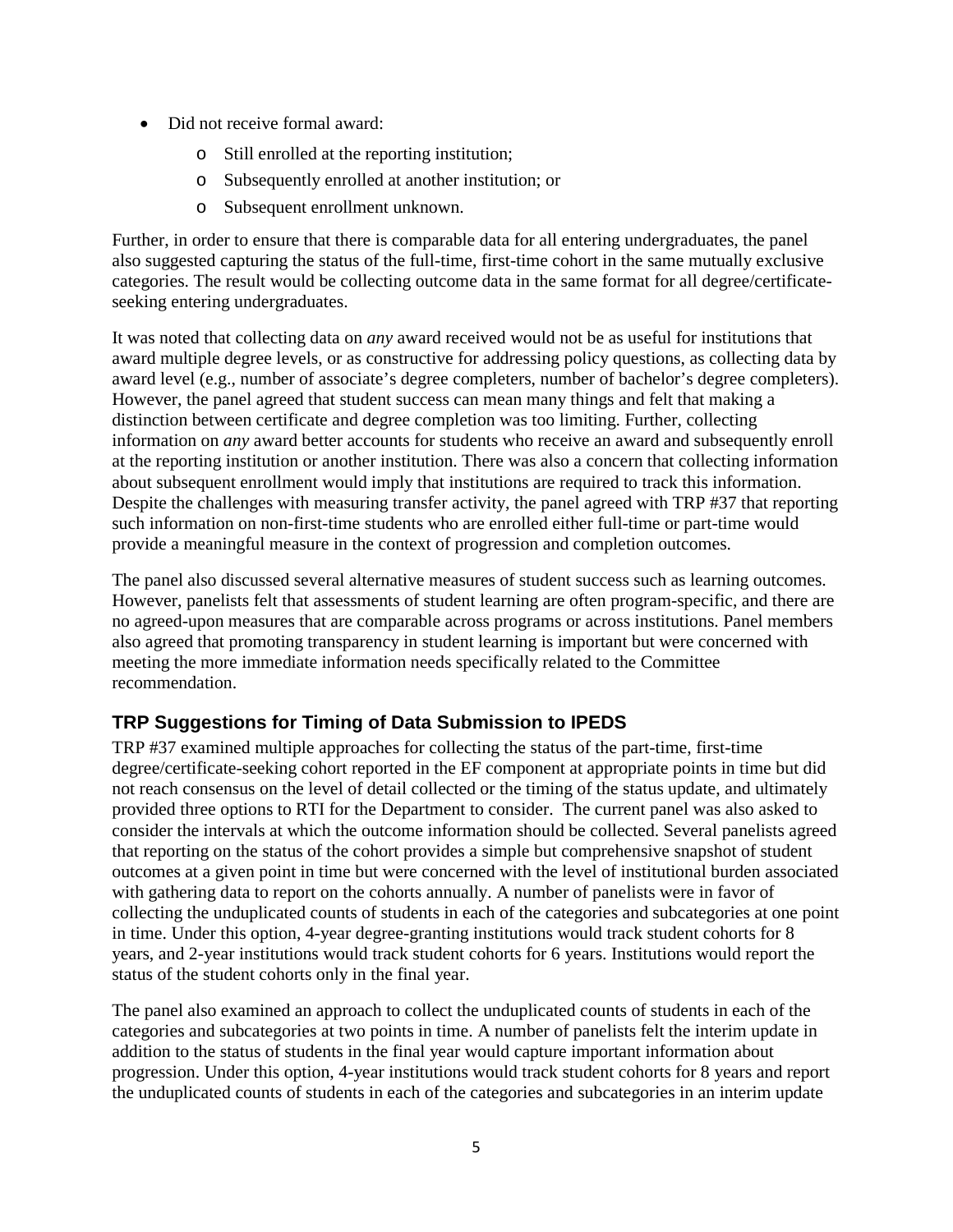at year 6 and in a final status update at year 8. Two-year institutions would track student cohorts for 6 years and report an interim status update at year 3 and a final status update at year 6. Although this approach would require institutions to report on the status of multiple cohorts in a given year, several panelists felt that this approach would provide more detailed progression measures than merely collecting one final status update.

The panel considered expanding data collection to collect the status of students in the following cohorts established in EF:

- full-time, first-time degree/certificate-seeking cohorts;
- part-time, first-time degree/certificate-seeking cohorts;
- full-time, non-first-time degree/certificate-seeking cohorts; and
- part-time, non-first-time degree/certificate-seeking cohorts.

The two options are discussed below.

#### **Option 1: Report an Interim Status and Final Status**

#### *Cohort Status Update*

- 4-year institutions: report interim status in year 6, with a final update at year 8
- 2-year institutions: report interim status in year 3, with a final update at year 6

Under Option #1, 4-year degree-granting institutions would track the cohorts for 8 years and report the interim status of the cohort in the 6th year after the cohort was established and the final status of the cohort in year 8. Two-year degree-granting institutions would track the cohorts for 6 years and report the interim status of the cohort in the 3rd year after the cohort was established and the final status of the cohort in year 6. In each year of reporting, institutions would submit the unduplicated count of students in each of the award and no-award subcategories shown above.

#### **Option 2: Report Final Status**

#### *Cohort Status Update*

- 4-year institutions: report status at year 8
- 2-year institutions: report status at year 6

Under Option 2, 4-year degree-granting institutions would track the cohorts for 8 years and report the final status of the cohorts in year 8. Two-year degree-granting institutions would track the cohorts for 6 years and report the final status of the cohorts in year 6.

The panel also considered the most appropriate cohort year to begin collecting the corresponding outcome information. The panel agreed that in order to capture useful and valuable data, it is first necessary to consider how the cohort year relates to the timing of data release. For example, if the changes suggested by the TRP are approved for implementation in 2014-15, under a **prospective** approach: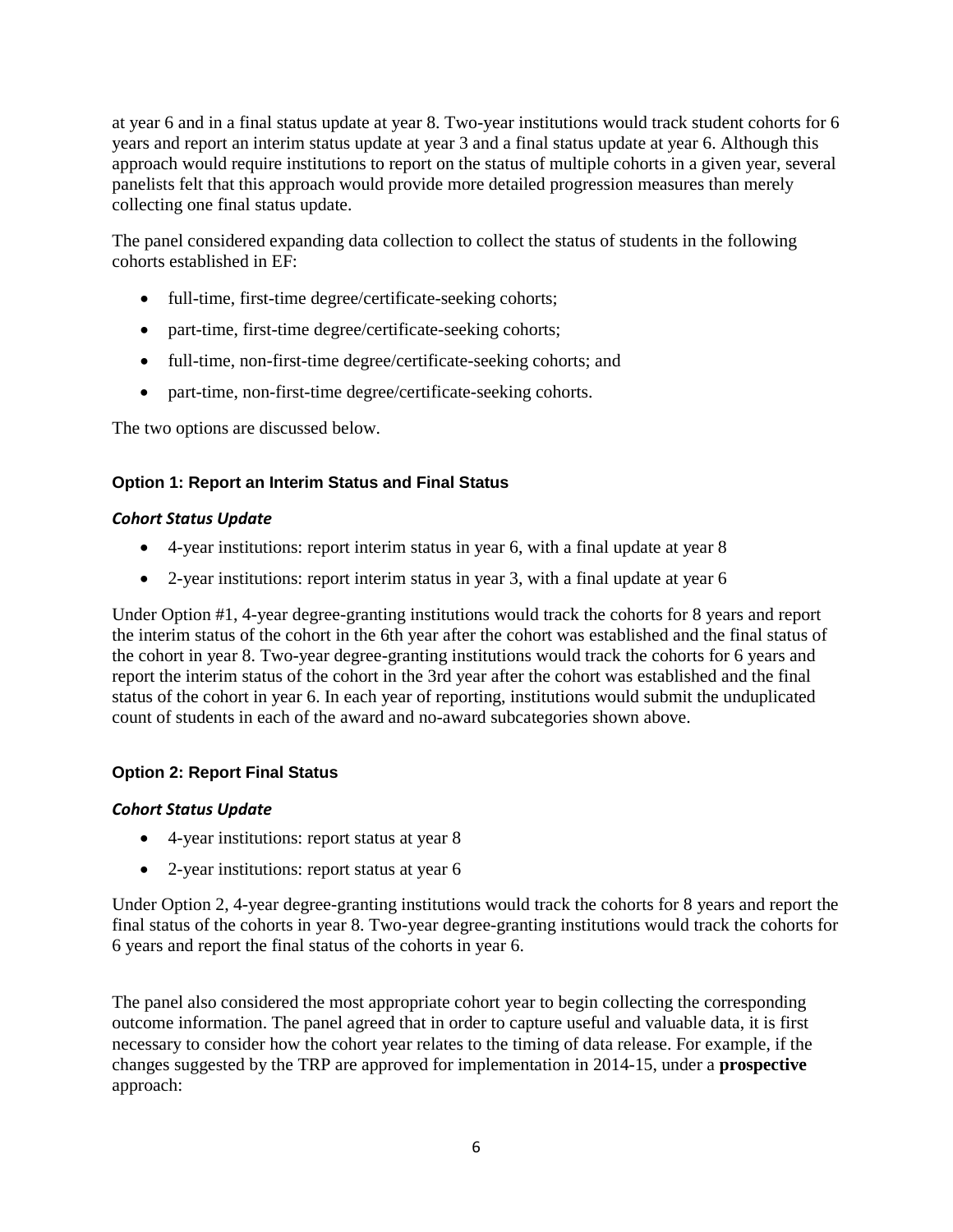- 4-year institutions would report interim data on their 2014 cohort in 2020-21 and final data on their 2014 cohort in 2022-23.
- 2-year institutions would report interim data on their 2014 cohort in 2017-18 and report final data on their 2014 cohort in 2020-21.

Given this timing, panelists were concerned that this approach prevents IPEDS from providing immediate answers to policy questions and timely and meaningful measures to consumers.

Panelists noted that many institutions are able to "freeze" student enrollment records at a set point in time to retrospectively identify students to include in the cohort. If the changes suggested by the TRP are approved for implementation in 2014-15, under a **retrospective** approach:

- 4-year institutions would report interim data on their 2008 entering cohort, and final data on their 2006 entering cohort.
- 2-year institutions would report interim data on their 2011 entering cohort, and final data on their 2008 entering cohort.

Although this approach provides more timely data, institutions must look back to determine the enrollment status of students at the time of enrollment, which can make creating student cohorts particularly challenging. For example, it may be necessary for institutions to revise the original cohorts as a result of the clarifications to the definition of "degree/certificate-seeking student for IPEDS purposes" suggested by TRP #37.

IPEDS began collecting the number of full-time and part-time transfer-in (i.e. non-first-time) students in EF for the first time in 2006. In light of this, panel members felt that collecting data on transfer-in students prior to 2006 would significantly increase the time and resources required of institutions to identify the cohort and report on the status of the students.

While the group consensus was that it is preferable to establish the cohort retrospectively in order to address immediate policy needs, panel members were concerned with the level of institutional burden associated with gathering data about students enrolled in previous fall terms. Panelists agreed that reporting outcome information for a cohort previously established in EF provides more timely data but were concerned with data limitations and the ability of institutions to report such data. NCES would appreciate additional comments on the level of reporting burden associated with this approach.

The panel acknowledged the suggestion made by TRP #37 that less-than-2-year institutions be exempt from reporting and suggested no new outcome measure reporting for non-degree-granting institutions. The panel suggested that NCES consider the implications for degree-granting institutions that report on a program basis and that NCES encourage comments from representatives of this sector during the public comment period.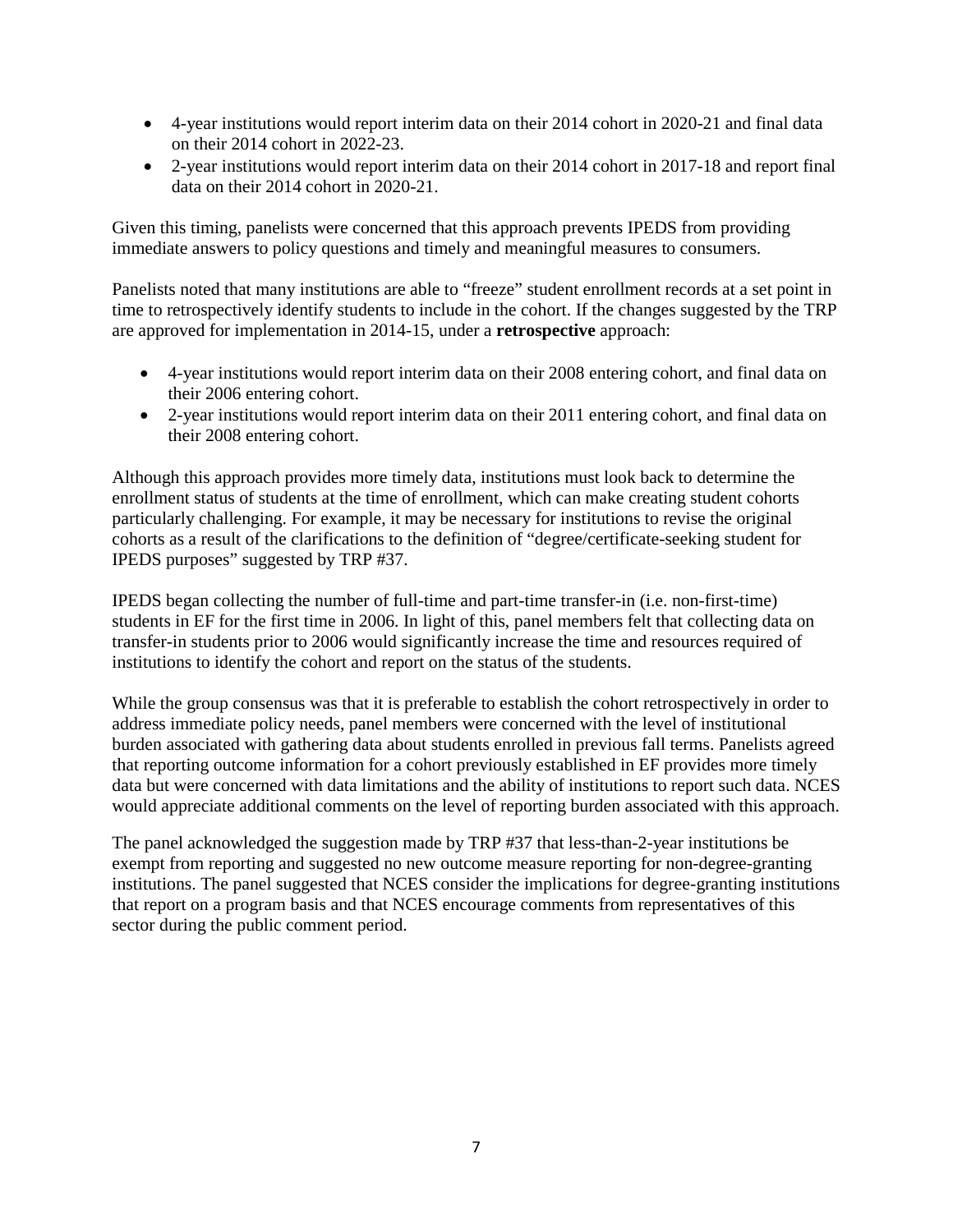# **Summary of Proposed Additions to IPEDS for 4-Year and 2-Year Degree-Granting Institutions**

### **CHANGES SUGGESTED BY TECHNICAL REVIEW PANEL #40**

Expand data collection for 4-year and 2-year degree-granting institutions reporting on a fall cohort (academic year) as follows:

- collect the status of full-time, first-time degree/certificate-seeking undergraduate cohorts;
- collect the status of part-time, first-time degree/certificate-seeking undergraduate cohorts;
- collect the status of full-time, non-first-time degree/certificate-seeking undergraduate cohorts, and
- collect the status of the part-time, non-first-time degree/certificate-seeking undergraduate cohorts.

The status of the cohort is the unduplicated count of students in each of the following mutually exclusive categories and subcategories:

- Received formal award
	- o Subsequently enrolled at the reporting institution;
	- o Subsequently enrolled at another institution; or
	- o Subsequent enrollment unknown.
- Did not receive award
	- o Still enrolled at the reporting institution:
	- o Subsequently enrolled at another institution; or
	- o Subsequent enrollment unknown.

The TRP suggested two potential approaches for the timing of reporting on the status of each cohort. Institutions could be asked to report on each cohort at two different points in time after entry (an interim and a final status); for 4-year institutions data would be collected on a cohort 6 years and 8 years after entry and for 2-year institutions data would be collected 3 years and 6 years after entry. Alternatively, institutions could be asked to report only a final status update for each cohort; for 4-year institutions data would be collected 8 years after entry and for 2-year institutions data would be collected 6 years after entry. Because the TRP did not reach consensus on the intervals at which such data should be collected, NCES would appreciate additional comments on this topic, particularly with respect to the appropriate length of time for part-time cohorts.

Finally, the TRP suggested that institutions report the 2014-15 status of cohorts that were established in previous Fall Enrollment submissions. NCES would appreciate comments on the feasibility of, and reporting burden associated with, reporting the status of past entering cohorts.